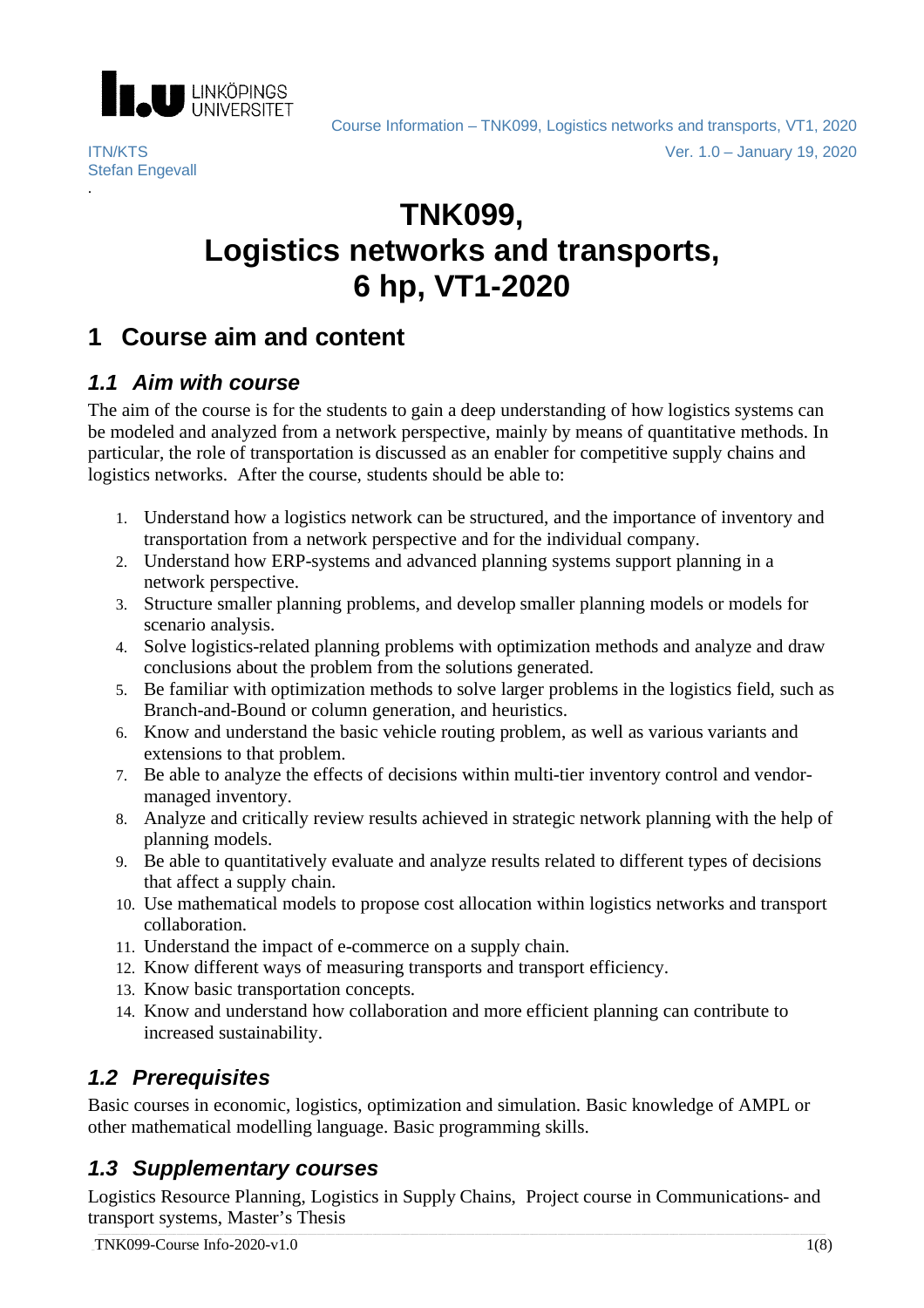

# *1.4 Course Content*

The course considers logistics networks, in order to demonstrate the necessity to consider the entire system in order to avoid sub-optimization in the system. The course shows how quantitative approaches can be used to analyze a supply chain as part of a network. The course contains the following elements:

- 15. Logistics network terminology & models
- 16. ERP systems and advanced planning systems in relation to logistics networks
- 17. Strategic network planning
- 18. Vehicle routing & transportation planning
- 19. Column generation
- 20. Heuristics for vehicle routing
- 21. Route planning and e-commerce
- 22. Cooperation and coordination in a supply network
- 23. Measuring in transportation
- 24. Cost allocation in transport cooperation
- 25. Collaboration: Vendor-managed inventory & multi-tier inventory control

# **2 Administration & Organization**

#### *2.1 Course homepage*

The course homepage is LISAM.

#### *2.2 Teacher*

Stefan Engevall Examiner, Course responsible, Lectures, Seminars, etc. Contact: e-mail: stefan.engevall@liu.se; Room: SP6207 Telephone: 011-36 34 43 SMS: use 073-656 93 26

#### **2.2.1 Communication**

The teacher can be reached through e-mail, personal visit or by telephone. I aim for short response times, but it may take a few days at high workload or when on vacation or work-related travel. When visiting or calling, be prepared that a meeting may need to be scheduled for a later time. Meetings can be scheduled by e-mail or by phone.

For longer tutorial/discussions in connection with cases, solutions for booking time will be implemented in LISAM.

Urgent messages (like changes in schedule, or important updates on cases, labs and assignments) may be sent through e-mails registered on LISAM. Be sure that you are registered on the course, so that you receive these messages.

Messages may also be posted on LISAM, but mostly if the information is not so urgent, and/or more long-term.

# *2.3 Disposition, teacher led occasions*

Lectures approx. 28 h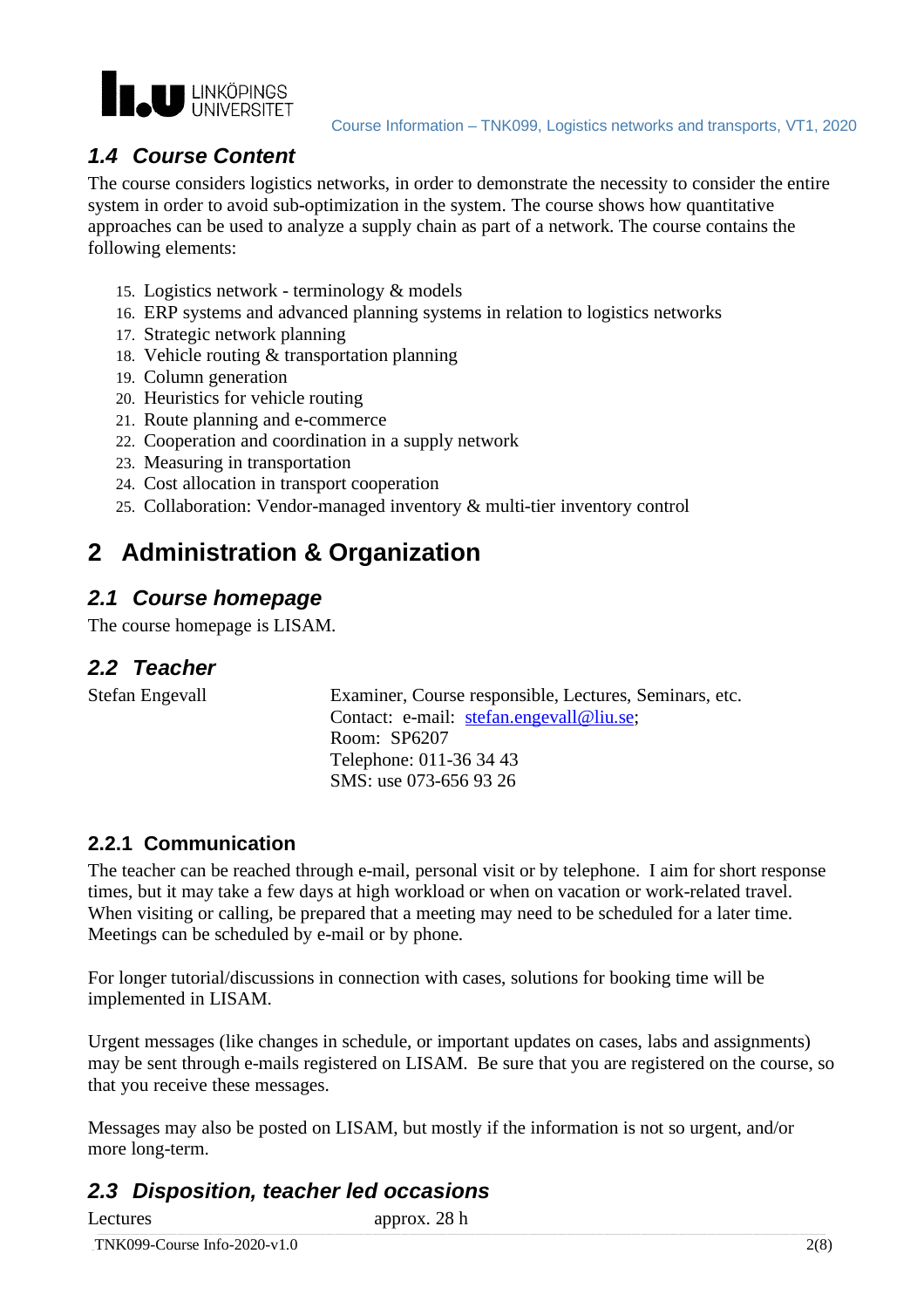

Course Information – TNK099, Logistics networks and transports, VT1, 2020

Seminars approx. 22 h Labs approx. 8 h

# *2.4 Organization*

The course uses lectures, seminars, filmed/animated material, labs and case work. No part of the course has mandatory attendance, but it is likely that several questions in the individual examination will relate to discussions and presentations on seminars and lectures, as well as on experiences drawn from the seminars.

#### **2.4.1 Language**

The course is planned to be held entirely in English. In teaching situations where only Swedishspeaking students are present, Swedish can be used. Lab reports, Cases and Individual Assignments may be answered in Swedish or English, even if the assignments only are available in English.

#### **2.4.2 Lectures**

The lectures are mainly used for an overview of theory in applicable areas.

#### **2.4.3 Seminars**

The seminars are mainly used for larger exercises, often with the aid of computers. In this sense a seminar might be very similar to a lab, even if seminars normally do not need explicit preparation (except following the course content), and that no direct examination is made at seminars. Some seminar time may also be used to introduce labs & cases.

#### **2.4.4 Filmed/animated material**

There may be some filmed/animated material ("Flipped classroom"). These may make up for lectures cancelled e.g. because of illness or VAB. Some lectures may also be filmed as they are held, even though in case of technical problems, there will not be any re-take made. There might also be some filmed material such as introduction to tools and theoretical background relating to labs, cases and/or seminar assignments. Information will follow.

#### **2.4.5 Labs**

There are two labs in the course. The focus here are the modelling  $\&$  solving problems, including analyses of the results. There is an expectance of appropriate solutions and answers, even if several different solutions may be equally correct depending on made assumptions and connected motivation. The labs have a typical focus on modelling/developing computer code (in a wide sense).

In the first lab, AMPL/Cplex is used to formulate, model and solve a small Supply Chain Problem.

In the second lab, a Location-Routing problem should be solved and analyzed.

There are scheduled times (see Time Edit) for labs. However, there will not teacher present at all lab times (see course plan on LISAM). Tutorial on lab needs to be individually scheduled with the teacher.

See table 1, for preliminary dates related to labs.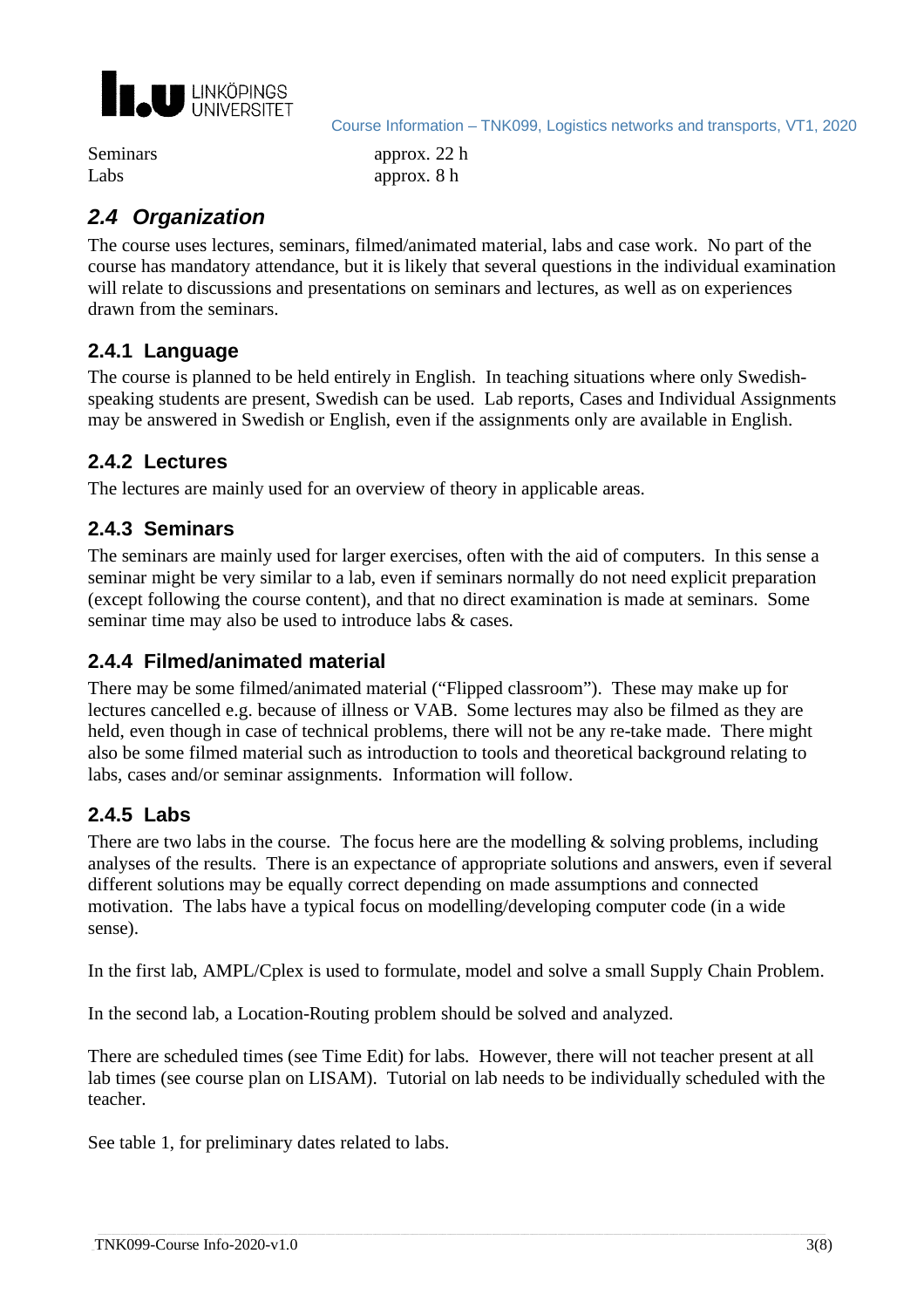

| Lab | <b>Content</b>          | Out   | In    | Completion 1 (if needed)   | <b>Max</b> grading |
|-----|-------------------------|-------|-------|----------------------------|--------------------|
|     |                         |       |       | by                         | points             |
|     | Prodution/Distribution, | Jan   | Feb   | Whichever is later of Mar  | 10                 |
|     | (Sub)optimization       | $27*$ | $13*$ | $11*$ , and 2 weeks after  |                    |
|     |                         |       |       | feedback of initial report |                    |
|     | Location-Routing        | Feb   | Mar   | Whichever is later of Mar  | $\overline{4}$     |
|     |                         | $24*$ | $11*$ | $31*$ , and 2 weeks after  |                    |
|     |                         |       |       | feedback of initial report |                    |

*Table 1. Content and preliminary dates for labs*

*\*Dates are all 2020*

Labs are made in groups of 2 students. ONE group of 3 students may be acceptable, but this has to be cleared with the examiner before the lab starts. If there are 2 groups of 3 students, the groups need to regroup into groups of max 2. Expectations are slightly higher on groups with 3 students.

Labs are examined through written presentations of the results and related discussions, according to specifications for each lab. A lab needs to reach a level of pass, and once that level is reached, a grading point (see Table 1) is given, that is used as one of the bases for the course grade (see section 2.6). A lab that is not given a pass level, needs to be completed in order to give a pass level. It will get grading points based on the initial submission. Completed reports must meet the due date for completion (see Table 1). If completion is not handed in by that day, or if the first completion is not of enough quality, the lab will be given grade Fail (UK). One more completion per group is then possible, either by June 11, 2020 or by August 29, 2020. If still the completion is not of enough quality after the second completion, the full course module "Lab" must be remade in a following year, according to the specifications of that particular year.

Labs give 1 ECTS (hp). This is equivalent to roughly 27 hours, which also is the expected time that need to be spent on the labs, including relevant lectures & seminars. Most of this time is expected to be needed for lab 1, and on non-scheduled hours.

# **2.4.6 Case**

In the course, there is one case to be solved. Cases often have the characteristic that there is not necessarily a right or wrong, but many different solutions can be equally good, given different assumptions and solution approaches. The discussions and motivations along with the solution process, and with respect to the achieved results, are then more important for the grading, than the solutions themselves (as long as the solutions are not evidently unreasonable.) Using the computer will be an important tool of the cases in the course, and it is expected to use relevant methods covered in the course, definitely including coding in a broad sense.

The case gives a total of 2 ECTS (hp). This is equivalent to roughly 54 hours per person, which is also the expected time that need to be spent on the cases, including relevant lectures & seminars.

The case deals with a two-stage vehicle routing problem, involving trucks and drones.

As examination, a technical report must be written, with reasonable requirements for such a report; including theoretical references (details in the specifications of the case).

See table 2, for preliminary dates, related to the case.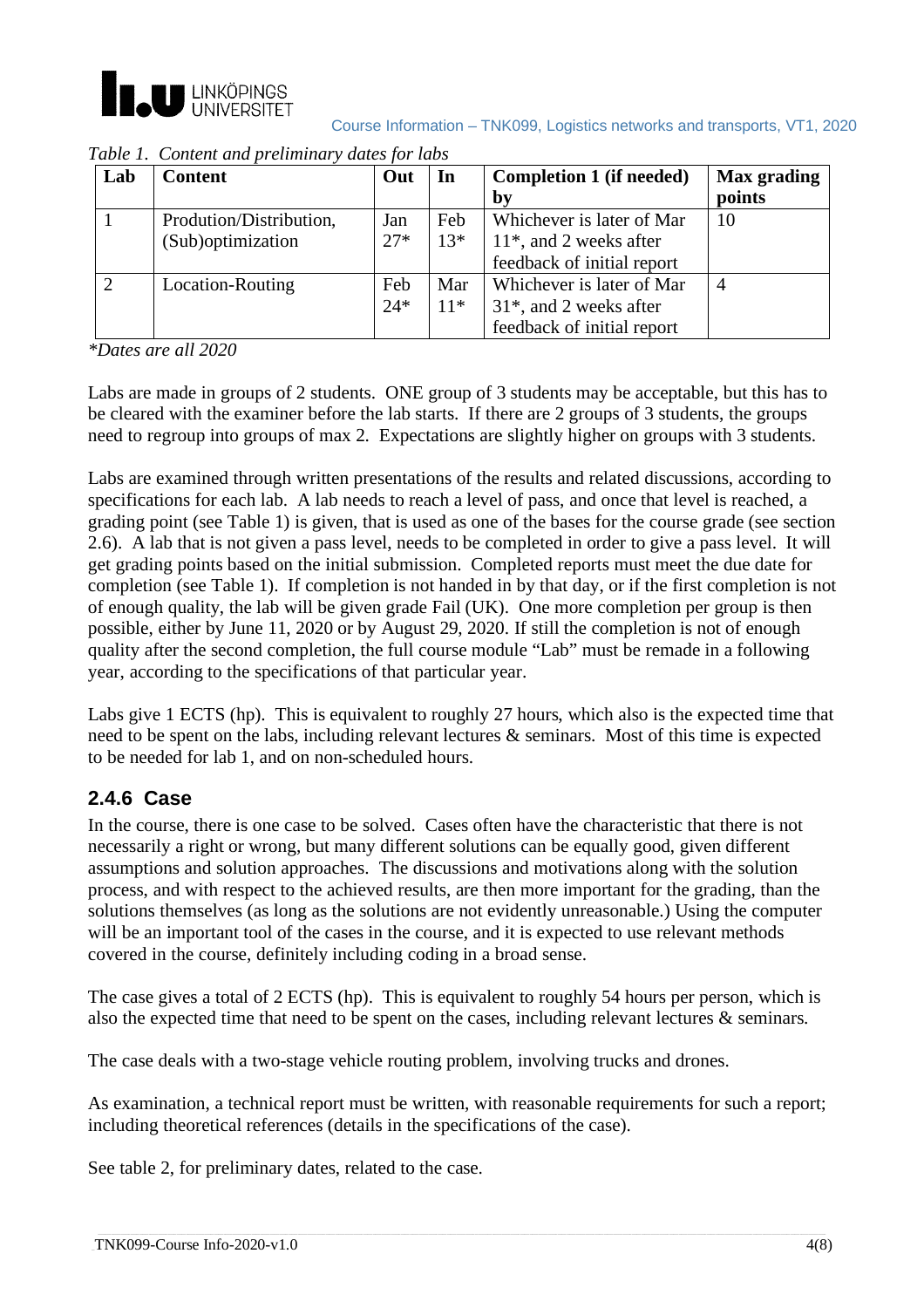

|  | Course Information - TNK099, Logistics networks and transports, VT1, 2020 |  |  |
|--|---------------------------------------------------------------------------|--|--|
|  |                                                                           |  |  |

| Case <sup>1</sup> | Content                        | Out       | In        | <b>Completion 1 (if needed)</b>                                                      | Max grading |
|-------------------|--------------------------------|-----------|-----------|--------------------------------------------------------------------------------------|-------------|
|                   |                                |           |           | bv                                                                                   | points      |
|                   | Vehicle Routing<br>with Drones | Jan $30*$ | Mar $6^*$ | Whichever is later of Mar<br>$31*$ , and 2 weeks after<br>feedback of initial report | 20          |

*Table 2. Contents and preliminary dates related to the Case*

*\*Dates are all 2020*

The case is solved in groups of 3 students. At most 2 groups of 4 students can be allowed, but this has to be cleared with the examiner before work starts. Possibly also groups of 2 students are possible. Expectations are slightly higher on groups with 4 students, while it is as high on groups with 2 students, as it is on groups with 3 students.

There will be pre-scheduled tutorials for the Case work. Bookings will be done on LISAM: Details will follow when case is presented.

The case needs to reach a level of pass, and once that level is reached, a grading point (see Table 2) is given, that is used as one of the bases for the course grade. A case that is not given a pass level, needs to be completed in order to give a pass level. It will get grading points based on the initial submission. Completed reports must meet the due date for completion (see Table 1). If completion is not handed in by that day, or if completion is not a sufficient quality, the case will be given grade Fail (UK). One more completion is then possible per group, either by June 11, 2020 or by August 29, 2020. If still the completion is not of sufficient quality after the second completion, the full course module will be given grade Fail (UK), and case(s) must be remade in a following year, according to the specifications of that particular year.

# **2.4.7 Tutoring**

Tutoring is available via electronic communication or through appointments, for lab preparation, lab s and the case. Also, some tutoring time will be available for booking on LISAM. Note that tutoring after the course have finished, (or, in practice after the first completion date of labs/cases) will be kept to a strict minimum. Therefore, be sure to finish the labs  $\&$  cases during ordinary course time.

# *2.5 Individual assignments*

There are two individual assignments. They are a mix of short-answers; questions that require discussion; and slightly larger exercises, usually requiring computations using e.g. Excel or AMPL. The individual assignments are mandatory, and they must be handed in by their due date. Individual assignments are corrected and given a grading point (see Table 3), that leads to a grade for the individual assignment. There will be 33 grading points per Individual assignment. Individual assignments are examined on their initial and only submission. There is no completion possibilities for individual assignments. If points are not enough to reach at least grade 3, individual assignments will be given grade UK. If individual assignments get a grade of UK, new assignment(s) will be given, if requested from the examiner at the latest by May 19, 2020 and August 7, 2020. In such a case, the assignment(s) will be available May 29, 2020 and August 17, 2020 respectively, where the preliminary due dates are June 11, 2020 and August 29, 2020, respectively. See table 3 for preliminary dates for individual assignments.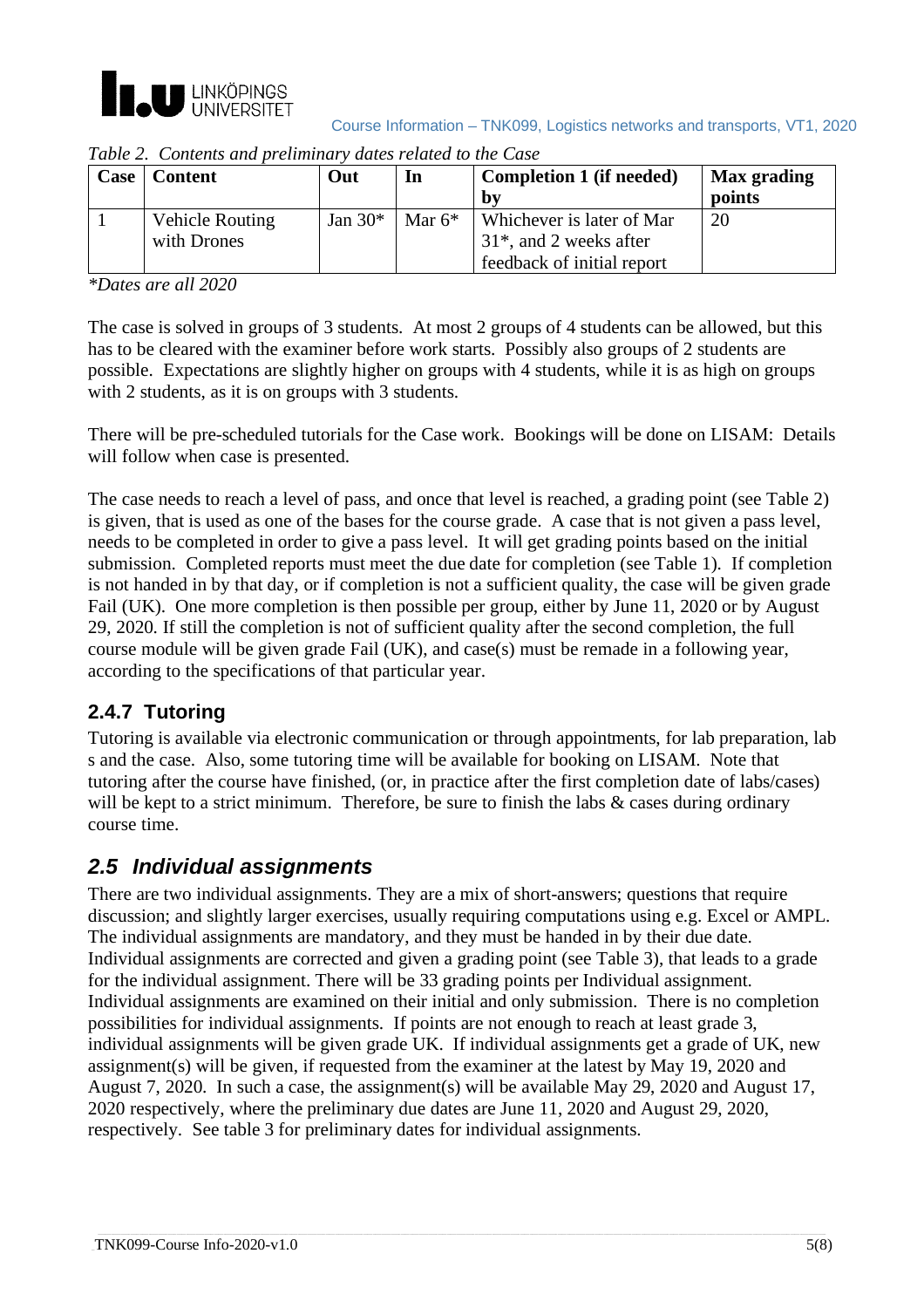

| Course Information - TNK099, Logistics networks and transports, VT1, 2020 |  |  |  |
|---------------------------------------------------------------------------|--|--|--|
|                                                                           |  |  |  |

| <b>Assignment</b>   Content |                                  | Out        | In        | Max grading<br>points |
|-----------------------------|----------------------------------|------------|-----------|-----------------------|
|                             | Focus: First half of the course  | Feb $7^*$  | Feb $21*$ | 33                    |
|                             | Focus: Second half of the course | <b>Feb</b> | Mar $11*$ | -33                   |
|                             | (incl. material not covered when | $23*$      |           |                       |
|                             | assignment is handed out.        |            |           |                       |

| Table 3. Preliminary dates related to the Individual assignments |  |  |  |
|------------------------------------------------------------------|--|--|--|

*\*Dates are all 2020*

Of course, there can be NO cooperation or even discussion whatsoever when solving the individual assignments. Consider the allowed level of discussions to be equal to that on a regular tenta. Any suspicion of cooperation will be dealt with, with utmost care. If you do have questions on interpreting the assignments etc., questions may only be posed to the examiner. It may be that I require the question to be posted on a discussion thread on LISAM, so that everyone will have access to the same information. Allow for some response time, so don't start the assignments too late. If urgent response is needed, text (SMS) the examiner.

Course grade is composed by individual assignments, cases and labs, but course grade can never be lower than the grade for individual assignments. For grading, see section 2.6.

# *2.6 Examination & Grading*

#### **2.6.1 Completion possibilities**

Note that only labs & the case may be completed, a limited amount of times. Individual assignments cannot be completed, but must entirely be done again. If a particular question reappears, it is allowed to give the same (or a modified) answer as on a previous individual assignment, without being considered self-plagiarism.

Note also that completion possibilities for labs  $\&$  case, and remaking of individual assignments coincide, and are at the same time as regular "tenta"-periods. If you have several labs, cases and/or individual assignments to remake, you need to plan carefully.

#### **2.6.2 Cheating and plagiarism**

As no examination in this course is supervised, it is important to understand the regulations on what may be considered as cheating or plagiarism. In short, plagiarism is whenever someone claims to have done the work that someone else actually did (or you did yourself in another context than this course), regardless if it is intentional or not. It can be to re-use a text without a proper reference to the source. Plagiarism is also if you use a text more or less word-by-word without citation marks, even if a reference is given (Translation, using synonyms or adding or removing a few words is not enough to evade the requirement of citation marks). Text written by others must be put (and most likely rewritten) into context of the report you produce, e.g., by analyzing or comparing it to other sources or to your own findings. Also pictures or program code follow the same general rules on what can be considered plagiarism.

Plagiarism is one way of cheating. Cooperation between individuals (Individual assignments), or between groups (Labs and Cases) is also considered cheating. Sharing work that is to be handed in for examination, between individuals or between groups are also considered cheating, unless specifically authorized by the examiner by sharing it with the entire course via LISAM, or via email. This includes text in reports, codes and formulas developed to solve the assignments, labs and case, as well as data put into the programs and the results of programs. Thus, it is not allowed to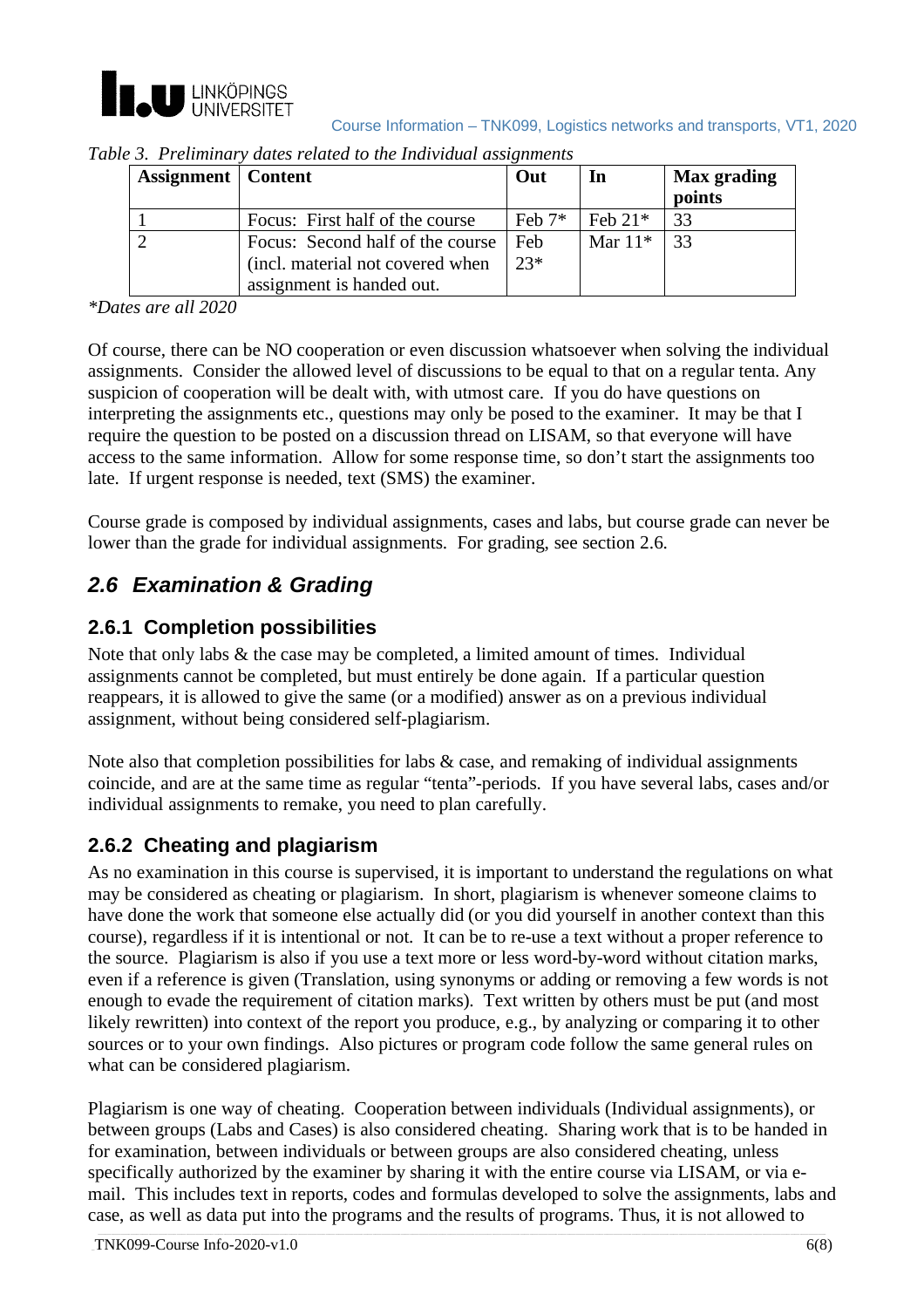

Course Information – TNK099, Logistics networks and transports, VT1, 2020

share reports or files between this or earlier years' groups, neither electronically nor in paper format. Note that also a group giving access to their files, may be considered participating in the cheating.

If in any doubt, ask the examiner for each specific situation, if you consider sharing information with another group or individual.

Suspicion of cheating or plagiarism will be reported to the disciplinary board, according to the instructions for teachers.

#### **2.6.3 Course credits and grading**

The course has three examination parts, see table 4.

| <b>Examination part</b> | ECTS(hp) | Grade | <b>Grading points</b> |
|-------------------------|----------|-------|-----------------------|
| Individual assignments  |          |       | $0 - 66$              |
| Case                    |          |       | $0 - 20$              |
| Labs                    |          |       | $0-14$                |

Grading of individual assignments is as in Table 5.

*Table 5. Grading individual assignment*

| Total grading points,         | Minimum grading points on each | Grade |
|-------------------------------|--------------------------------|-------|
| <b>Individual assignments</b> | of the individual assignments  |       |
| $0 - 29.5$                    | $0 - 16$                       |       |
| $30 - 46,5$                   | $0 - 13,5$                     |       |
| $30 - 42,5$                   | 14                             |       |
| $43 - 48,5$                   | 14                             |       |
| $40 - 52,5$                   | 16                             |       |
| $50 - 66$                     | 20                             |       |

The course grade cannot be lower than the individual assignment grade. If labs & cases are well solved and the entire course is finished this year (in practice, by August 29, 2020), grading points from these can help raising the grade from 3 to 4 or from 4 to 5, according to table  $6^1$ . If some of the course is finished another year, the course grading might be based on other results than the grading points above. Most likely the course grade will be equivalent to the grade of the Individual assignments.

| Individual assignment grade | <b>Total grading points</b> | Course grade |
|-----------------------------|-----------------------------|--------------|
|                             |                             | None         |
|                             | $30 - 62,5$                 |              |
|                             | $63 - 76,5$                 |              |
|                             | $40 - 74,5$                 |              |
|                             | $75 - 86,5$                 |              |
|                             | $50 - 100$                  |              |

*Table 6. Course grade*

<sup>1</sup> Please note that it *should* be given extra credit for just understanding the grading system ;-). It is the effect of an attempt to make it fair, giving credit for consistent good performance, giving credit for good work in labs and cases, while making it possible to get a grade of 5 regardless of how the groups in labs & cases perform.